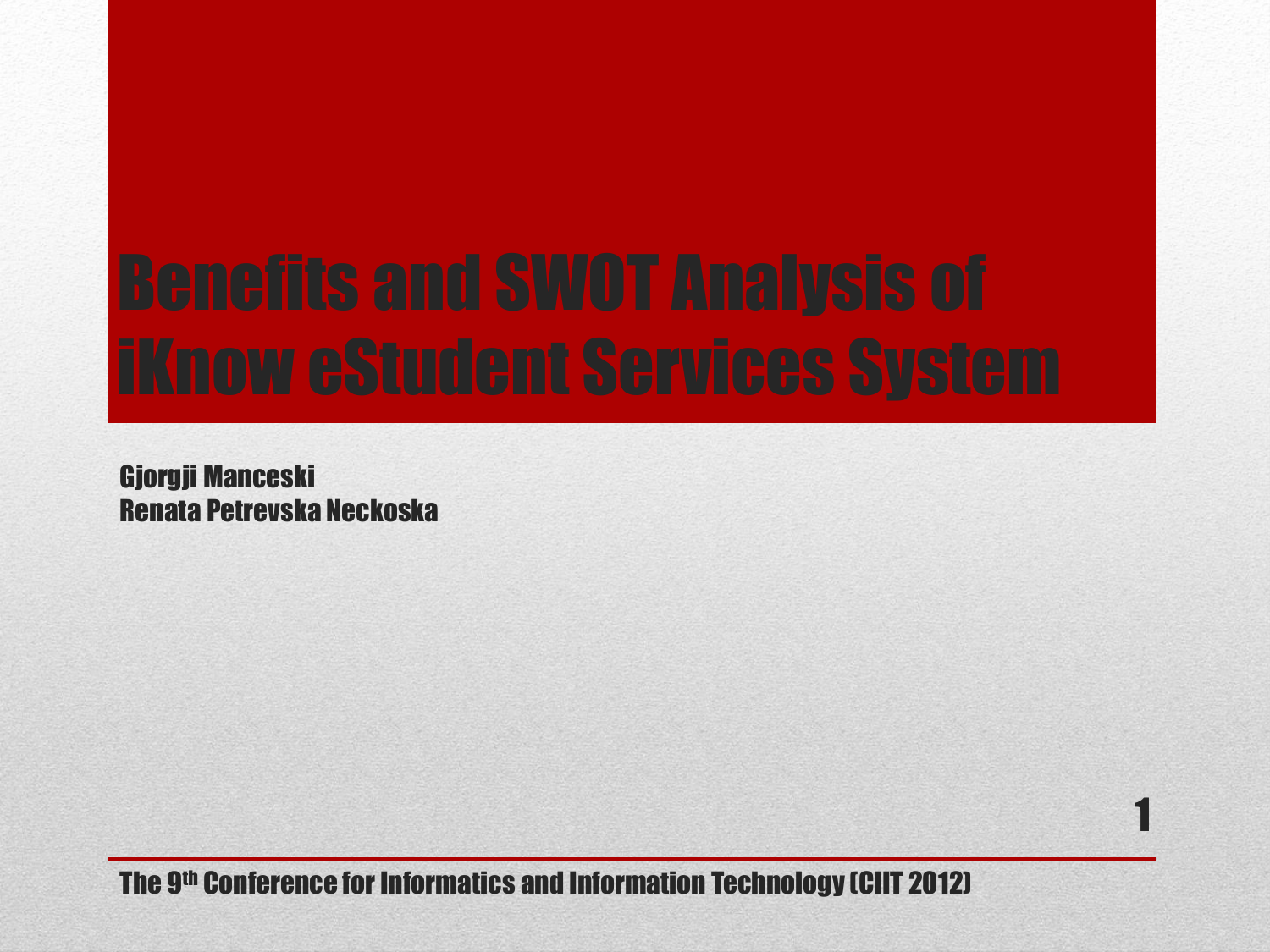Goals of the software

## Benefits

For the Students For the Faculties For the Universities For the Society For the Educational System

Strengths Weaknesses **Opportunities** Threats

The 9 th Conference for Informatics and Information Technology (CIIT 2012)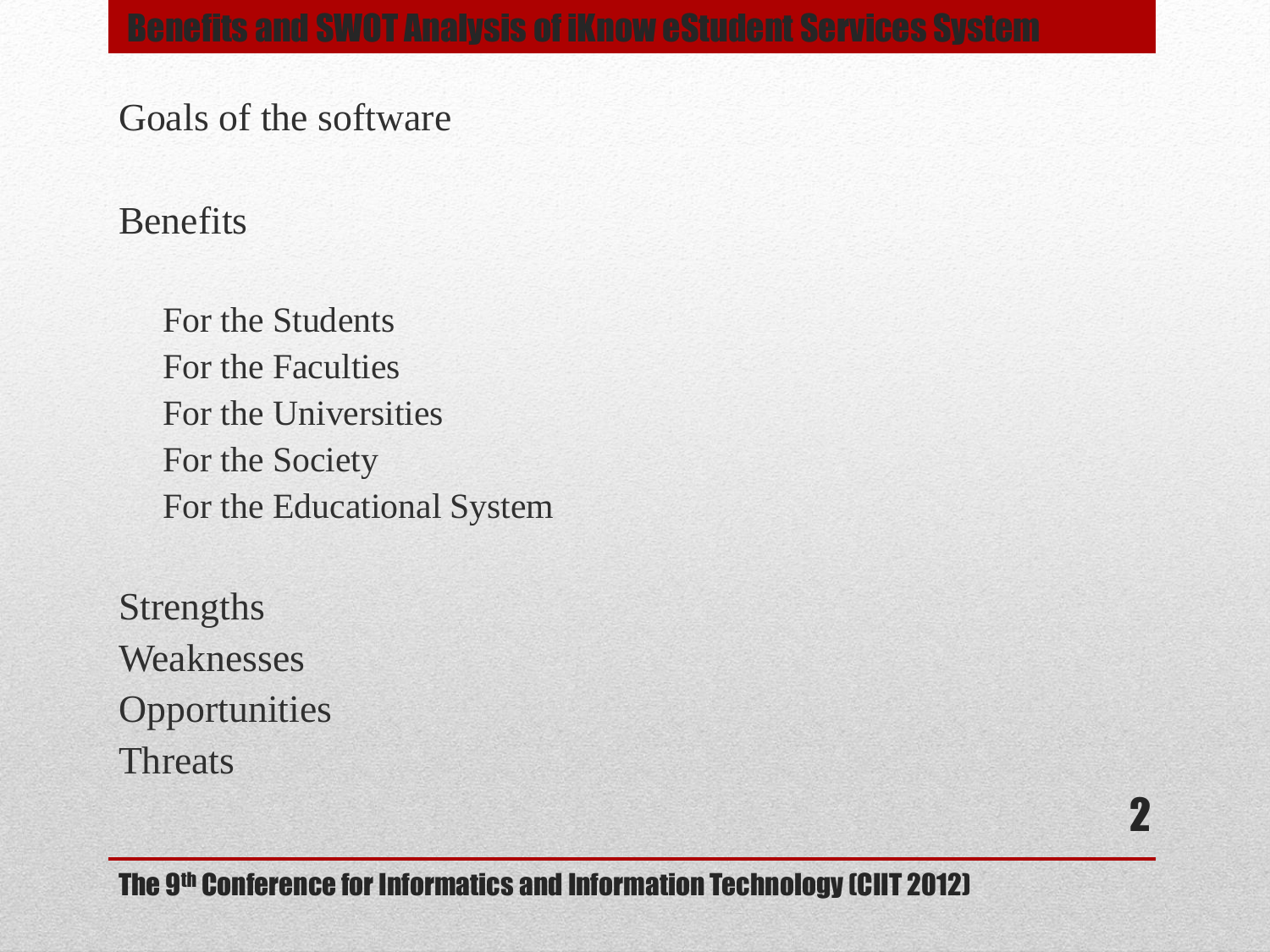# Goals of the software

# Benefits

## For the Students

Handling affairs from distance Student File Center Financial clearance Reduced time and cost of activities Scheduling of lectures Mobility Diploma content E-ID Straightforward calculation of fees and expenses Europass CV One login for all services Reduction of paper work Focal point – the student Grades in index – just one example of optimization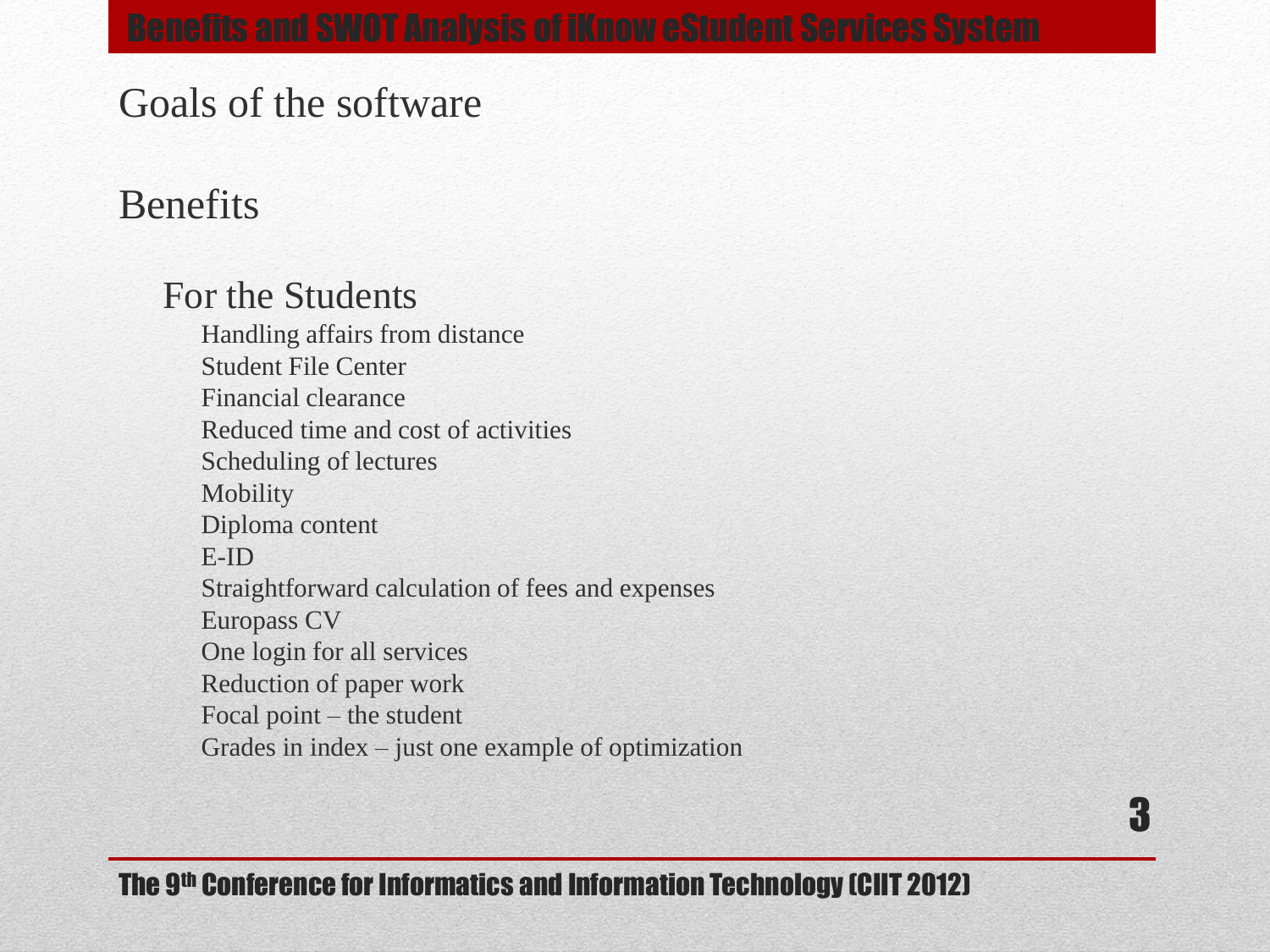## For the Faculties

Reduction in administrative operations overhead Reduction of paper work and manual manipulation ICT based workflow management Electronic version of student personal file Various reports Searches (basic and advanced) and graphs Management Information System Unified overall solution instead of various segmented applications Focal point – student, Focal point – lecture, … Faster and cheaper communication channels Reduction of professor's manual work Average GPA Calculation Human error reduction Managing large number of student details Controls in place Seminar , Diploma, Master thesis process Easy-going administration of semesters, programs

Integration and Administration of financial services Import of candidate data from enrolment module and other systems Record for the student praxis Bulk notifications to students, staff Administration of quotas and tuition prices Administration of courses in programs, Programs and Program revisions Reduced time of activities Professor's overview – increase in quality of tailoring the lectures E-learning center Serving Request diploma/diploma supplement/confirmation letters/certificate Alumni site Email interface Library interface Other interfaces Human resources

4

### The 9 th Conference for Informatics and Information Technology (CIIT 2012)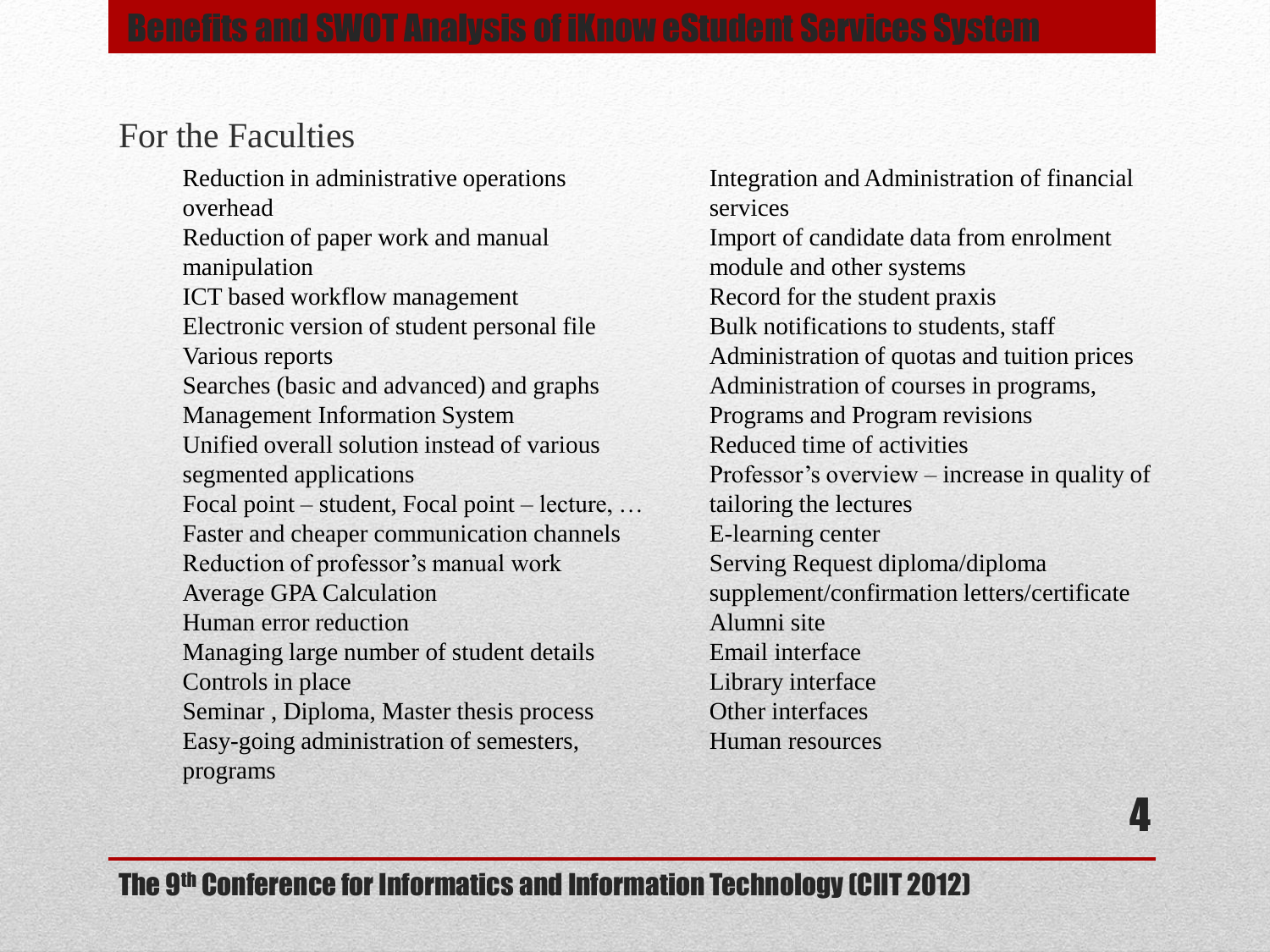### For the Universities

Flexible definition of the content and rules of studying

Should cover all three cycles

Faculty-individual implementation

Integration of all necessary data from different sources

Step toward Integrated University

Connection to the University Library System (ULS) and to the course material provider

Administration of faculties

### For the society

Reach to geographically scattered students.

Greener solution

Better benchmark in e-Government services

### The 9 th Conference for Informatics and Information Technology (CIIT 2012)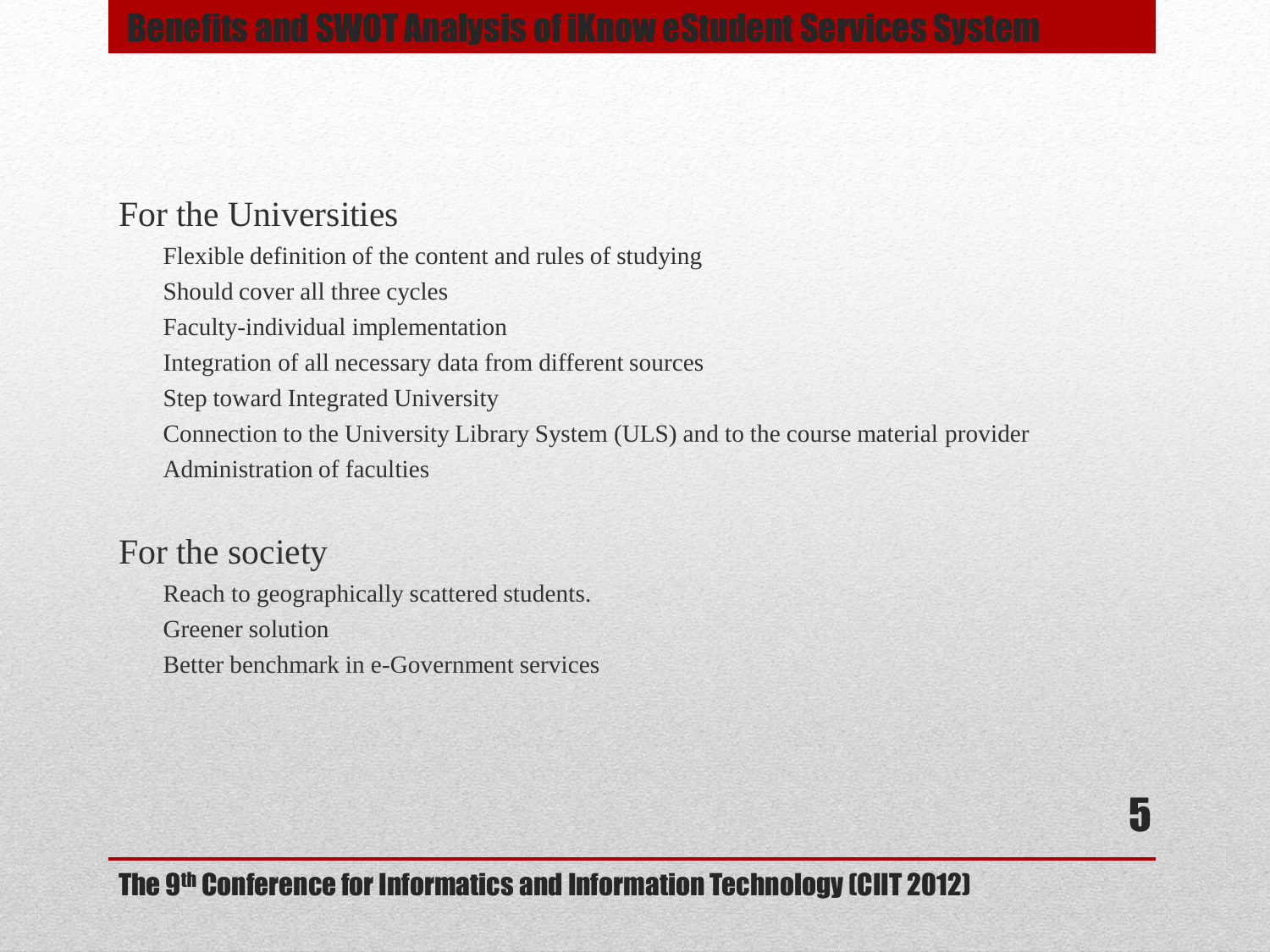## For the educational system

Increase of the level of sophistication of student enrolment

ECTS principles

Paperless management of processes with severely reduced manpower

Cost cutting

Integration of all necessary data from different sources

Integrated unity of the Faculties

International connectivity and visibility

Connection to the University Library

LMS as a necessity

Finance management systems

E-mail systems

Master book

Administration and overseeing the student mobility

Data archiving

Master data

Reports for MOE, SSO, internal and other external institutions

System to support the strategic decisions on the side of the MoES and other institutions

## The 9 th Conference for Informatics and Information Technology (CIIT 2012)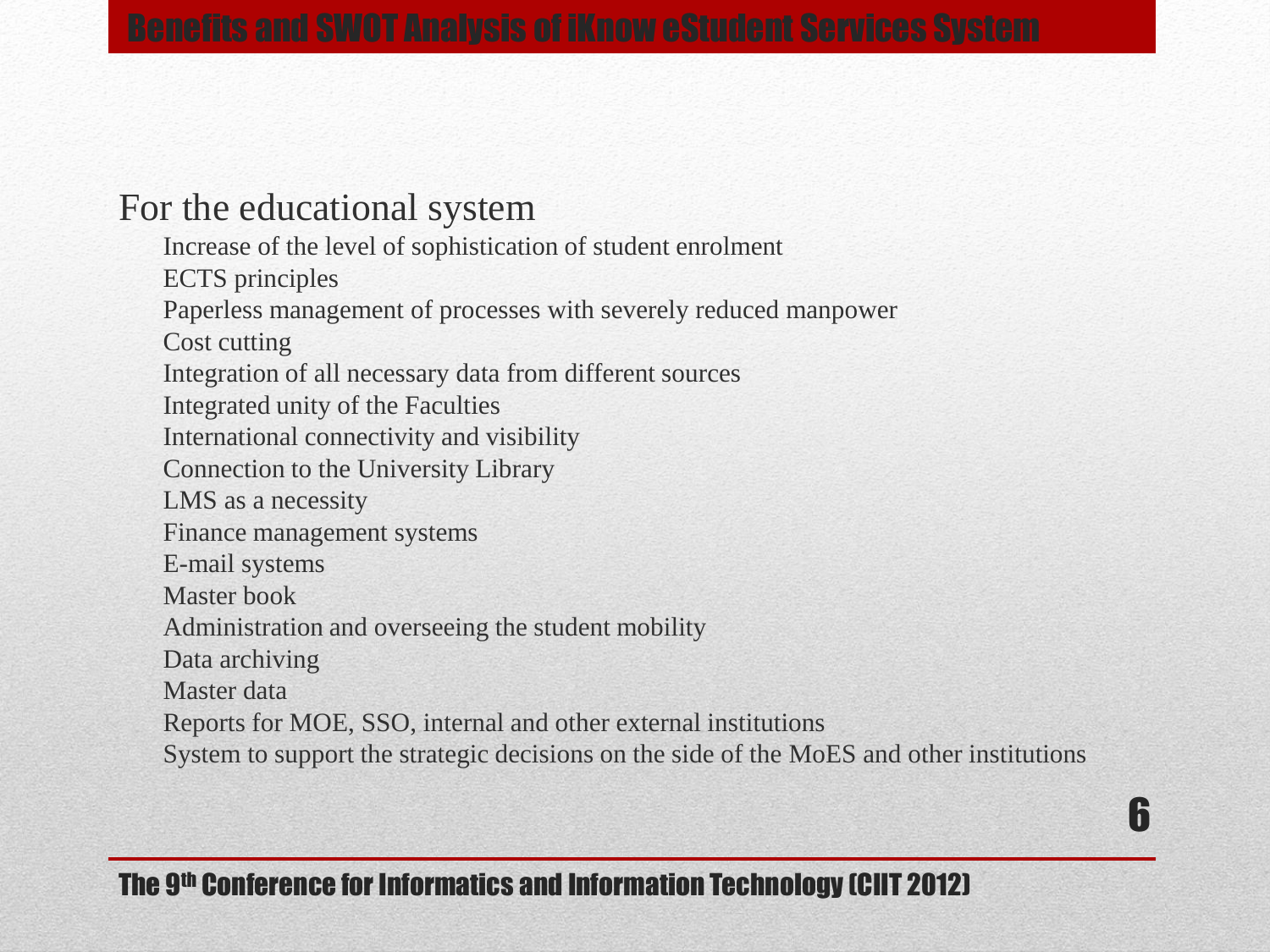## Strengths

Innovations and new functionalities Interface with other systems Interface to MoES XML Web Services to external systems Email interface Library interface Human resources Module for personal identification and access control Module for personal records of students, e-ID cards Module for presence monitoring and student activities Administration of faculties Import of candidate data from enrolment module Audit log Client-side validation Fast access to on-line, context dependent help Standalone or WEB application components

Strong reporting system Rules of the business logic to be defined w/out changes to the app Additional web interfaces foreseen Secure authentication towards multiple heterogeneous resources Integration with the other internal systems – perspectives of the user data Controls in place Two-way actions student<>services Manual interventions by authorized users Validation **Consistency** Data formatting Authentication and identification Module for electronic payment and use of resources LMS Multilingual & Multicultural

7

### The 9 th Conference for Informatics and Information Technology (CIIT 2012)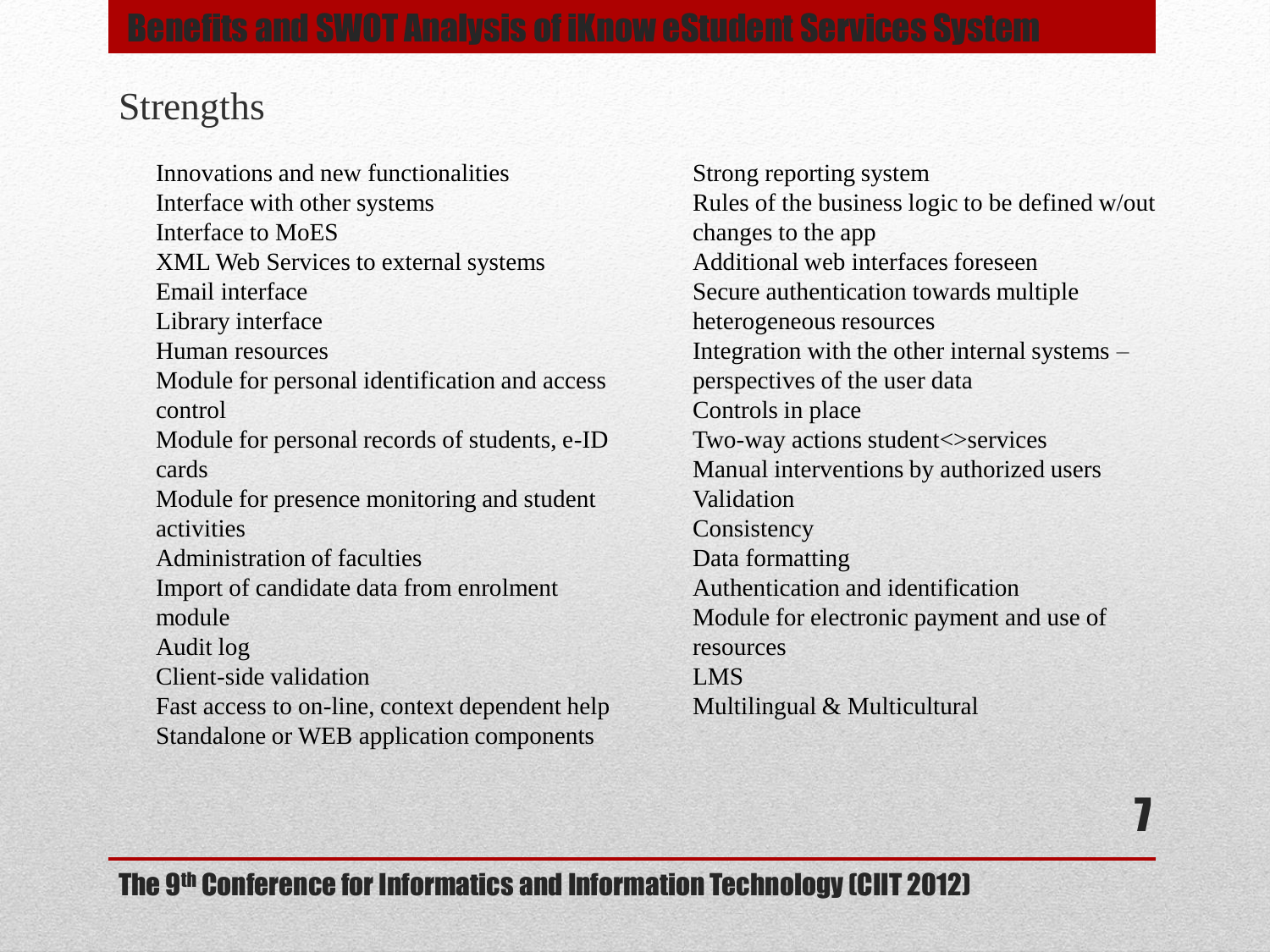### Weaknesses

Seminar thesis management possible duplication HR module partiality LMS partiality e-Mail handling

## **Opportunities**

LMS extension World libraries Price list revision State agency potential Secondary education to be hooked-up

### The 9 th Conference for Informatics and Information Technology (CIIT 2012)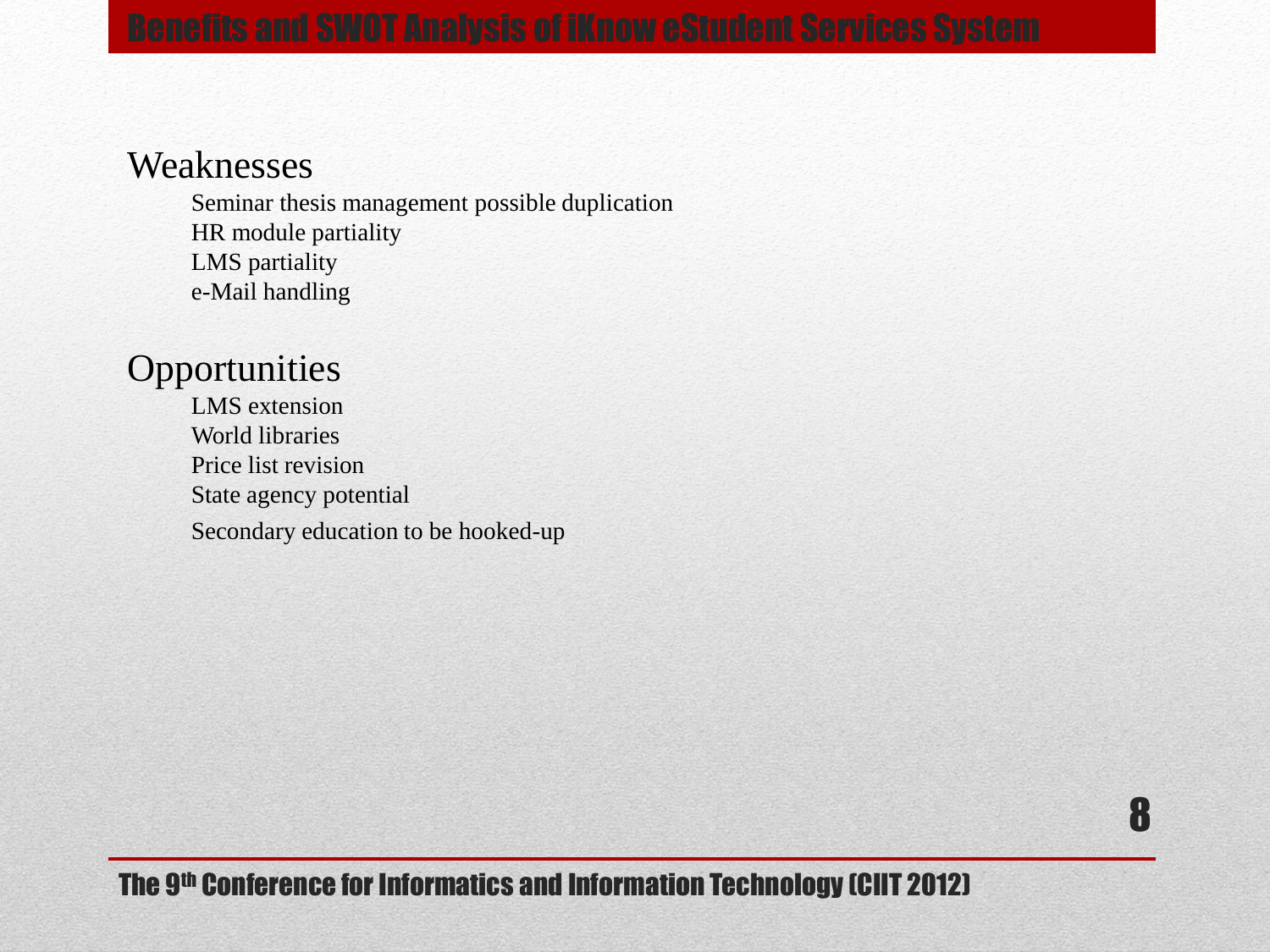## Threats

Implementation influence to the existing processes Job Description radical change Virtual communication will prevail Applicant unique history Upgrades Legal changes effects Fake accounts Lot of updating work for the professors Duplication of paper and electronic data for proof and legislative requirements Contingency planning Backup data size and process automatized or manual Human error risk Risk of privilege abuse of users When can complete reliance on the new system be expected Mentality shift